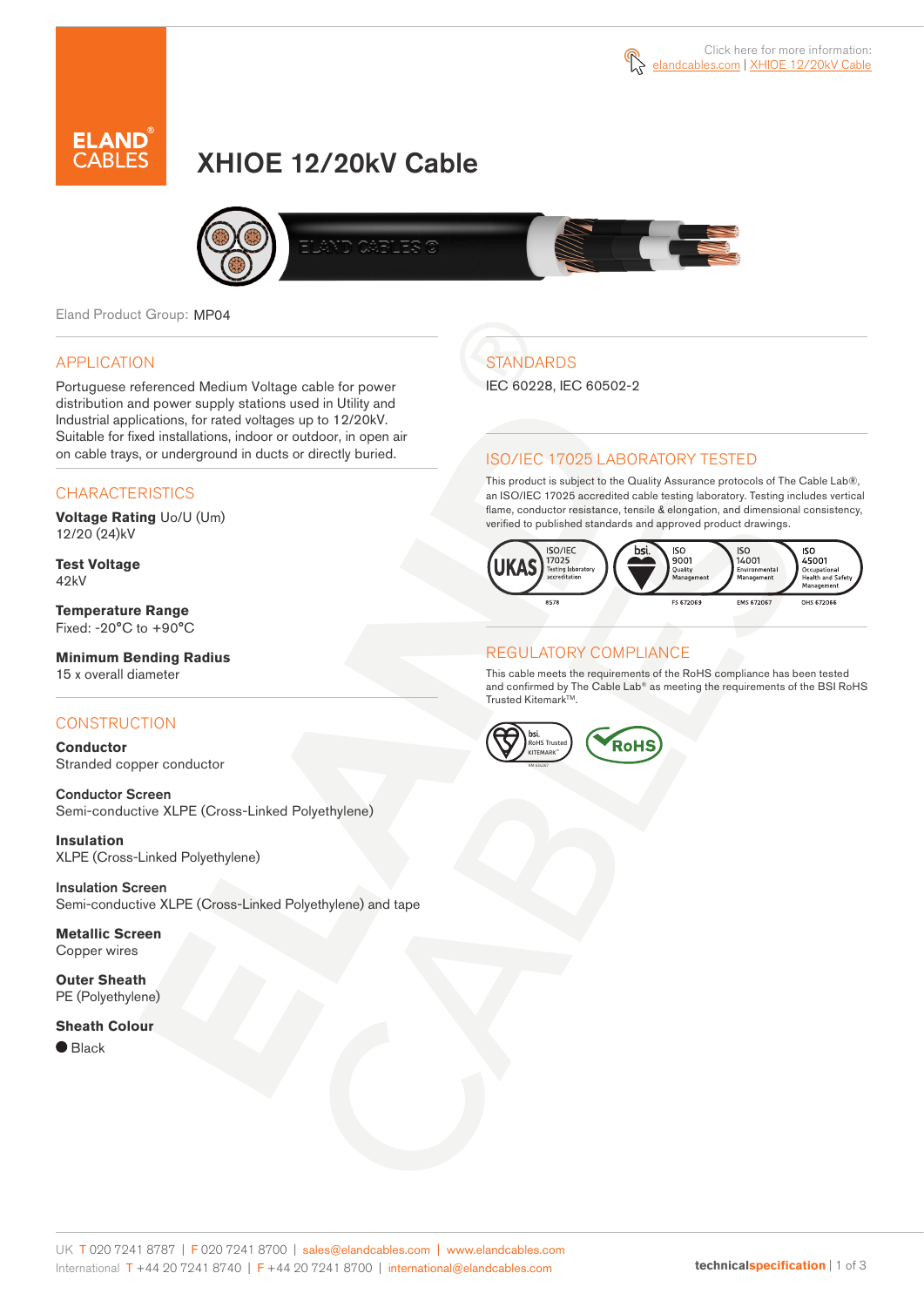

## DIMENSIONS

| ELAND PART NO. | NO. OF<br>CORES | <b>CONDUCTOR NOMINAL</b><br>CROSS SECTIONAL AREA<br>mm <sup>2</sup> | NOMINAL DIAMETER<br><b>OVER INSULATION</b><br>mm | <b>NOMINAL</b><br><b>OVERALL DIAMETER</b><br>mm | <b>NOMINAL</b><br>WEIGHT<br>kg/km |
|----------------|-----------------|---------------------------------------------------------------------|--------------------------------------------------|-------------------------------------------------|-----------------------------------|
| MP0420K01035   | 1               | 35                                                                  | 20.0                                             | 27.5                                            | 1025                              |
| MP0420K01050   | $\mathbf{1}$    | 50                                                                  | 21.0                                             | 29.0                                            | 1170                              |
| MP0420K01070   | 1               | 70                                                                  | 23.0                                             | 31.0                                            | 1425                              |
| MP0420K01095   | $\mathbf{1}$    | 95                                                                  | 24.5                                             | 32.5                                            | 1705                              |
| MP0420K01120   | $\mathbf{1}$    | 120                                                                 | 26.5                                             | 34.5                                            | 2000                              |
| MP0420K01150   | $\mathbf{1}$    | 150                                                                 | 27.5                                             | 35.5                                            | 2270                              |
| MP0420K01185   | $\mathbf{1}$    | 185                                                                 | 28.5                                             | 37.0                                            | 2660                              |
| MP0420K01240   | $\mathbf{1}$    | 240                                                                 | 31.5                                             | 39.5                                            | 3250                              |
| MP0420K01300   | 1               | 300                                                                 | 34.0                                             | 42.5                                            | 3920                              |
| MP0420K01400   | $\mathbf{1}$    | 400                                                                 | 37.0                                             | 45.5                                            | 4880                              |
| MP0420K01500   | 1               | 500                                                                 | 40.0                                             | 49.0                                            | 5855                              |
| MP0420K01630   | $\mathbf{1}$    | 630                                                                 | 46.0                                             | 52.5                                            | 7510                              |
| MP0420K03035   | 3               | 35                                                                  | 20.0                                             | 56.0                                            | 3950                              |
| MP0420K03050   | 3               | 50                                                                  | 21.0                                             | 59.0                                            | 4525                              |
| MP0420K03070   | 3               | 70                                                                  | 23.0                                             | 63.0                                            | 5470                              |
| MP0420K03095   | 3               | 95                                                                  | 24.5                                             | 67.0                                            | 6485                              |
| MP0420K03120   | 3               | 120                                                                 | 26.5                                             | 70.5                                            | 7480                              |
| MP0420K03150   | 3               | 150                                                                 | 27.5                                             | 73.5                                            | 8465                              |
| MP0420K03185   | 3               | 185                                                                 | 28.5                                             | 76.5                                            | 9775                              |
| MP0420K03240   | 3               | 240                                                                 | 31.5                                             | 82.5                                            | 11930                             |
| MP0420K03300   | 3               | 300                                                                 | 34.0                                             | 88.5                                            | 14270                             |
| MP0420K03400   | 3               | 400                                                                 | 37.0                                             | 95.5                                            | 17600                             |

## ELECTRICAL CHARACTERISTICS

| NO. OF<br>CORES | CONDUCTOR NOMINAL<br><b>CROSS SECTIONAL</b><br><b>AREA</b> | CONDUCTOR MAXIMUM<br><b>SHORT CIRCUIT</b><br><b>CURRENT T=1S</b> | CONDUCTOR DC<br>RESISTANCE AT 20°C<br>ohm/km | <b>INDUCTANCE</b><br>mH/km | CAPACITANCE<br>uF/km | <b>CURRENT CARRYING CAPACITY</b><br>Amps |               |
|-----------------|------------------------------------------------------------|------------------------------------------------------------------|----------------------------------------------|----------------------------|----------------------|------------------------------------------|---------------|
|                 | mm <sup>2</sup>                                            | kA                                                               |                                              |                            |                      | In Air                                   | <b>Buried</b> |
|                 | 35                                                         | 5.0                                                              | 0.5240                                       | 0.44                       | 0.20                 | 197                                      | 191           |
|                 | 50                                                         | 7.5                                                              | 0.3870                                       | 0.42                       | 0.21                 | 236                                      | 226           |
|                 | 70                                                         | 10.0                                                             | 0.2680                                       | 0.40                       | 0.24                 | 295                                      | 277           |
|                 | 95                                                         | 13.6                                                             | 0.1930                                       | 0.38                       | 0.27                 | 359                                      | 333           |
|                 | 120                                                        | 17.2                                                             | 0.1530                                       | 0.36                       | 0.29                 | 416                                      | 379           |
|                 | 150                                                        | 21.5                                                             | 0.1240                                       | 0.35                       | 0.31                 | 471                                      | 425           |
|                 | 185                                                        | 26.5                                                             | 0.0991                                       | 0.34                       | 0.33                 | 537                                      | 479           |
|                 | 240                                                        | 34.3                                                             | 0.0754                                       | 0.33                       | 0.38                 | 639                                      | 558           |
|                 | 300                                                        | 42.9                                                             | 0.0601                                       | 0.32                       | 0.42                 | 738                                      | 632           |
|                 | 400                                                        | 57.2                                                             | 0.0470                                       | 0.30                       | 0.46                 | 858                                      | 720           |
|                 | 500                                                        | 71.5                                                             | 0.0366                                       | 0.29                       | 0.51                 | 993                                      | 817           |
|                 | 630                                                        | 90.1                                                             | 0.0283                                       | 0.29                       | 0.56                 | 1 1 4 3                                  | 922           |
| 3               | 35                                                         | 5.0                                                              | 0.5240                                       | 0.43                       | 0.17                 | 170                                      | 175           |
| 3               | 50                                                         | 7.5                                                              | 0.3870                                       | 0.41                       | 0.19                 | 204                                      | 209           |
| 3               | 70                                                         | 10.0                                                             | 0.2680                                       | 0.37                       | 0.21                 | 253                                      | 256           |
| 3               | 95                                                         | 13.6                                                             | 0.1930                                       | 0.36                       | 0.23                 | 304                                      | 303           |
| 3               | 120                                                        | 17.2                                                             | 0.1530                                       | 0.34                       | 0.25                 | 351                                      | 345           |

The information contained within this datasheet is for guidance only and is subject to change without notice or liability. All the information is provided in good faith and is believed to be correct at the time of publication. When selecting cable accessories, please note that actual cable dimensions may vary due to manufacturing tolerances.